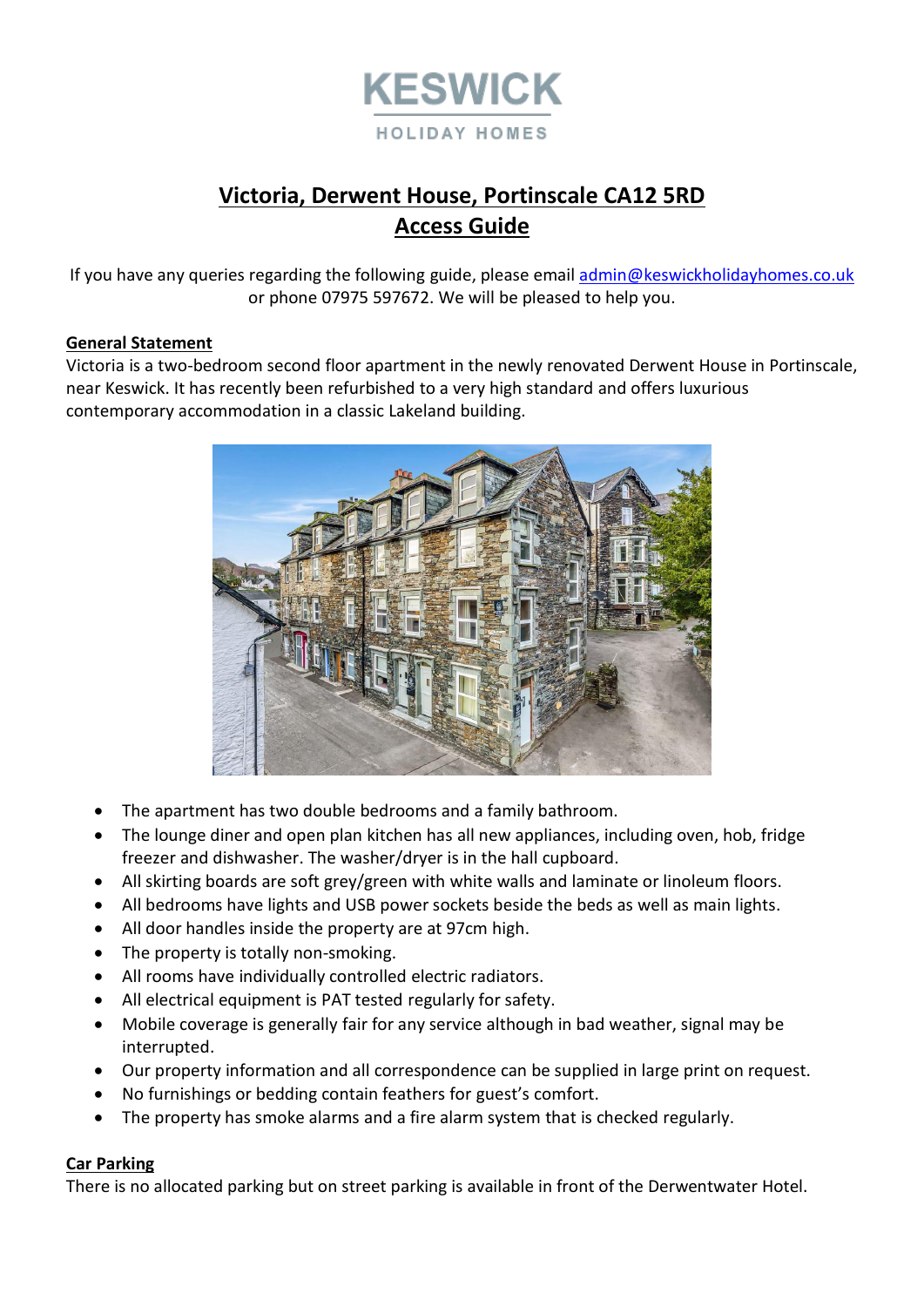

#### **Derwent House Entrance**

Victoria is accessed through the main entrance in the corner of the building, next to the car park ramp for Derwent Manor. The threshold step over the front door is 26cm high and 14cm deep and the main door is 74cm wide.

### **Building Hallway and Stairs**

The building main door leads into a small 74cm wide hallway and staircase. The stairway is lit via windows and electric lighting, which is triggered by movement and comes on automatically. The flooring in the hallway is hard wearing entrance matting and the stairs are carpeted.

Victoria apartment is situated on the second floor. There are four flights of stairs leading up to the entrance to the apartment that are configured as follows:

- The first flight has 9 stairs, leading to a small landing with a 90-degree left-hand turn
- The second flight of stairs has 7 stairs, leading to a small landing with a right-hand return
- The third flight of stairs has 8 stairs, leading to a small landing with a right-hand return
- The fourth flight of stairs has 8 stairs, leading to a small landing and the door to the apartment.

Each flight of stairs has a handrail to the right. All stairs are between 18-19cm high and 24-26cm deep.

#### **Entrance to Victoria Apartment**

The apartment front door is 69cm wide and is hinged on the right. The lock is operated by a key code at 140cm high.

#### **Hallway**

The hallway as you enter the apartment is 58cm wide. The light switch is on the left side of the hallway that is in front of you as you enter and is 115cm high. All rooms lead off the hallway and its free space is 58cm x 260cm.

There is a storage cupboard in the hall which houses a washer/dryer.

## **Lounge/Diner/Kitchen**

Access to the open plan lounge/kitchen/diner is from the entrance hall. The door width is 69cm. The lights are operated from a large panel that is 115cm high.

There are two double power sockets at 48cm high.

The lounge area has the following furniture:

- One upholstered three-seater sofa with a seat height 46cm and arm height of 57cm
- One upholstered armchair with a seat height 46cm and arm height of 57cm
- A dining table with a height of 77cm and dimensions of 68cm x 122cm
- Two dining chairs with a seat height of 49cm.

There is a light above the dining table at a height of 161cm.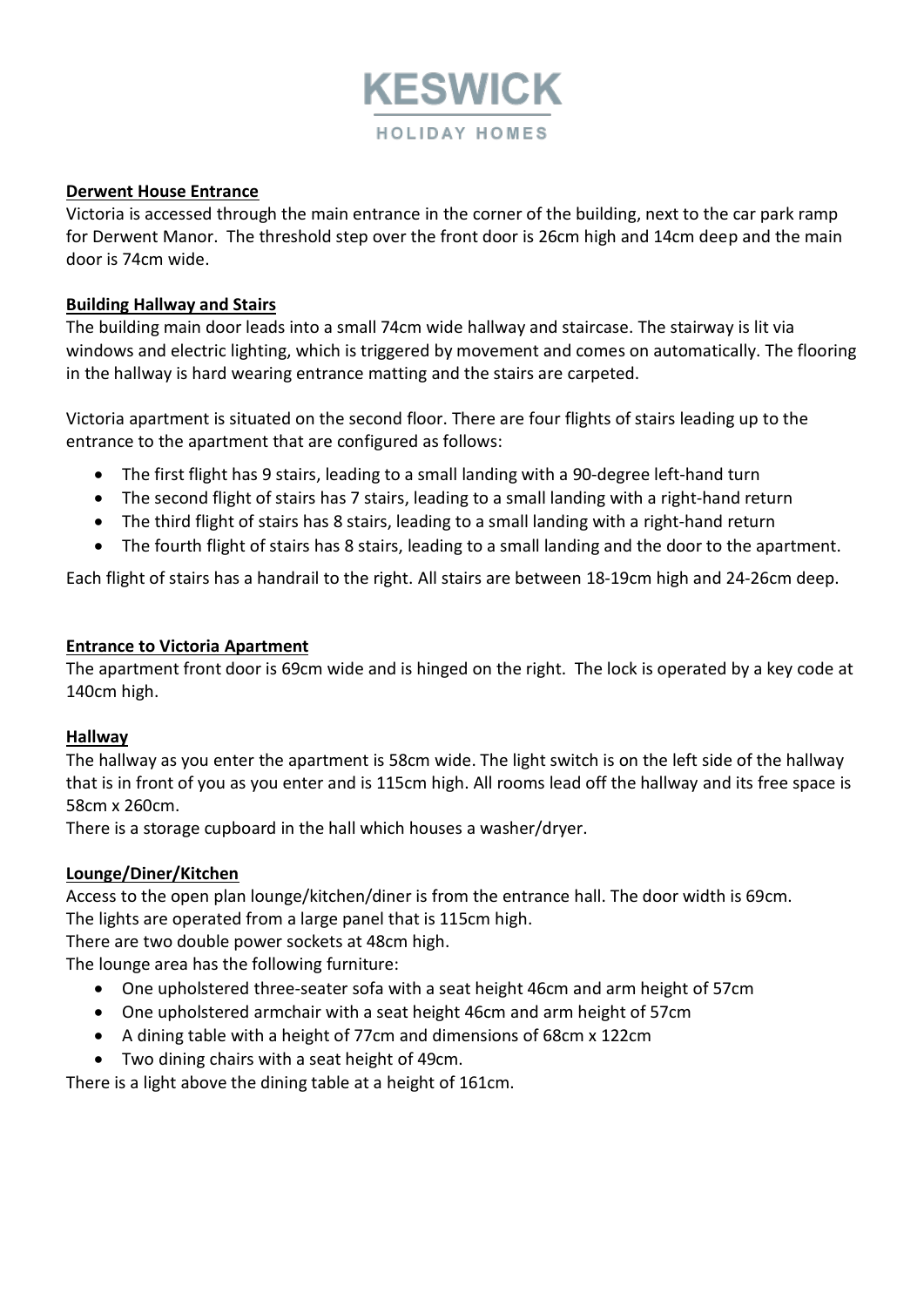



There is a free space in the centre of the room of 170cm x 230cm.

Furniture can be moved to offer greater access when necessary.

There is a remote control for the TV

Floors through the lounge/diner/kitchen are hard wood, with a rug in the lounge seating area. In addition to an electric powered radiator, the room has an electric heater with remote control.

## **Kitchen/Dining Area (in open plan in Lounge)**

The kitchen/dining area is within the open plan lounge. The lights are operated from a large panel by the door that is 115cm high.

The kitchen has an electric hob and oven with overhead extractor fan, a 2/3 high fridge and 1/3 high freezer.

There is a rectangular table at 77cm high with two dining chairs at 49cm high and two stools.

Kitchen work surfaces are 90cm high and 59cm deep with sockets 29cm higher than work surface.

The sink tap is 53cm from edge of work surface and 7cm higher Free space in kitchen is 138cm x 215cm.